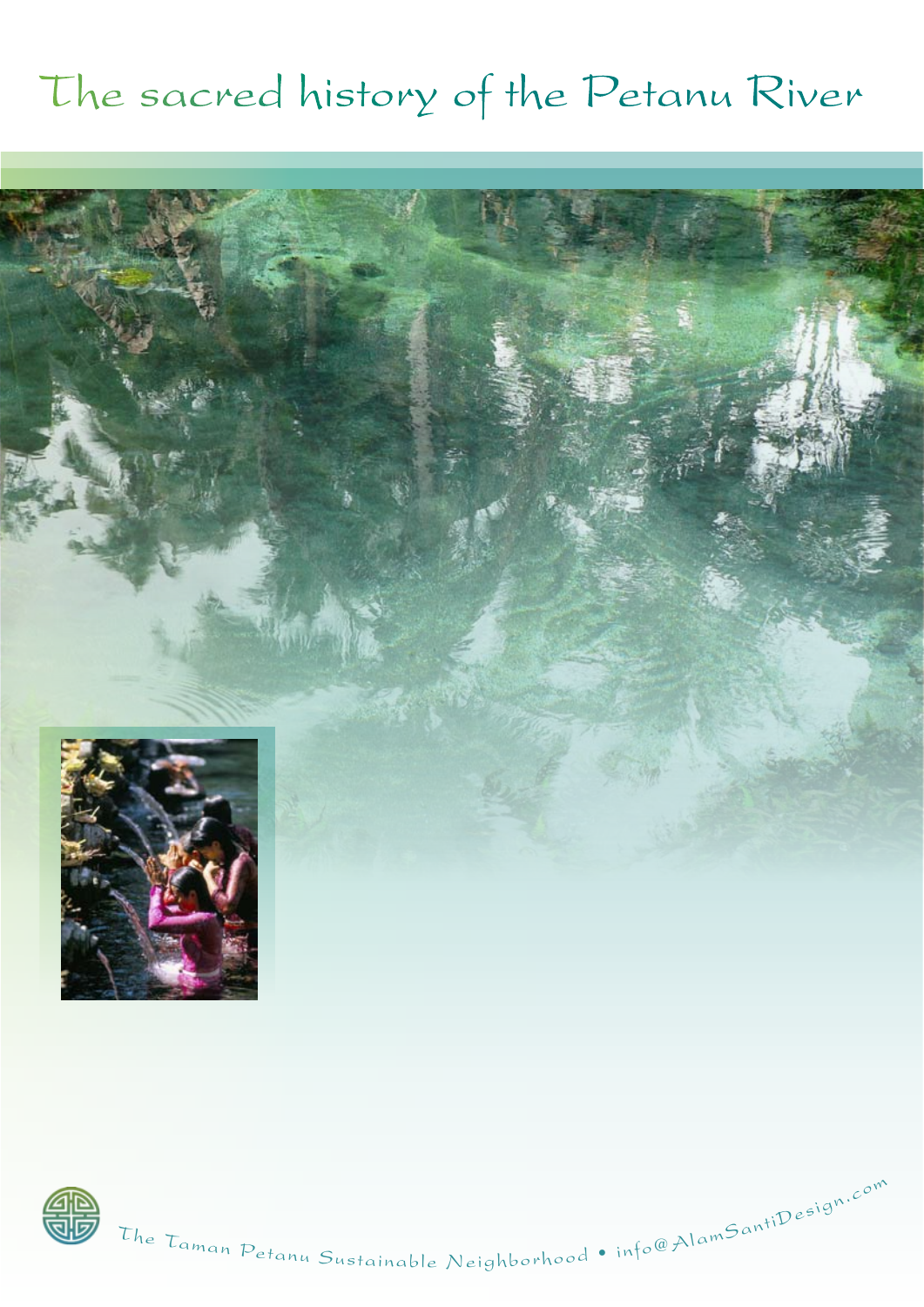

Once upon a time, there was a powerful king, Mayadenawa, who reigned from Blingkang, a few kilometers north of Batur Lake in Kintamani, Bangli. Mayadenawa was a powerful king, who also ruled Makasar, Sumbawa, areas of Sulawesi, Lombok, and Blambangan.

King Mayadenawa was a descendant of a powerful giant Daitya and the Goddess Danu. He had magical power and could transform himself into various creatures, but his extraordinary supernatural powers, made him arrogant and evil. Through his delusions he forbad the Balinese people to worship God, and destroyed many shrines and temples. Crops failed and food shortages and diseases ensued. The people suffered terribly, but they did not have the courage to fight the evil king because of his magical powers.

Mpu Kul Putih, a powerful Hindu priest, took compassion upon the people. He meditated at Besakih Temple asking God for guidance. In his meditation, he was instructed to go to Jambu Dwipa (India) where he would find the help he sought.



After the journey was undertaken, an army led by the God of War, Bhatara Indra, descended from heaven to battle the evil Mayadenawa. The right wing of Dewa Indra's army was led by Citrasena and Citragada and the left wing by Sangjayantaka, while Gandarwa led the supporting platoon, the main platoon was lead by Bhatara Indra hiself. Dewa Indra sent Bhagawan Narada to spy on Mayadenawa's Kingdom.

A dreadful war ensued, resulting in many casualties on both sides, however, Dewa Indra's army was by far stronger, and Mayadenawa's troops ran off and left Mayadenawa and his right hand, Kala Wong. Night fell and while Dewa Indra's troops were sleeping, Mayadenawa

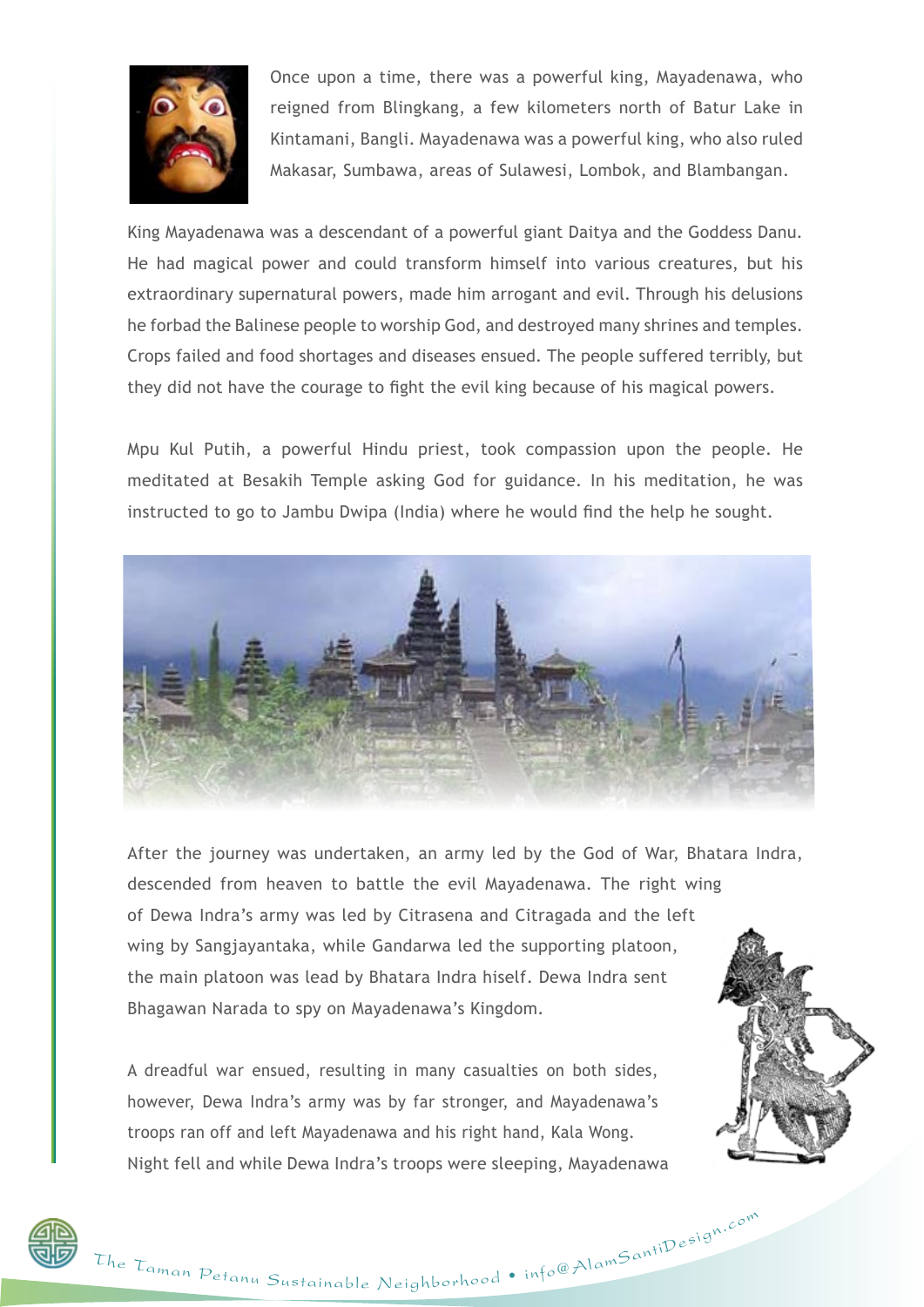created 'Tirtha Cetik' (poisonous water). He sneaked away with his feet angled so as not to leave recognizable footprints on the ground. The area where he passed is now known as 'Tampaksiring' which literally means angled footsteps - Tampak means the sole of foot, and siring means angled.

The toxic waters poisoned Dewa Indra's troops, so Dewa Indra drove a stick deep into the ground from which sprang forth the holy spring of healing waters, called Tirta Empul, which was used to raise the fallen army. Tirta Empul is to this day protected and revered at the renowned Tirta Empul temple in the Tampaksiring regency.

Dewa Indra's army then hunted down Mayadenawa, who transformed himself into



several creatures to avoid capture. The area where he transformed into 'Manuk Raya', an enormous bird, is now called Manukaya village. Where he disguised himself as 'Buah Timbul', a type of vegetables, is now Timbul village. Where he transformed into 'Busung', young coconut leaves, is now Blusung village, and the place where he turned into a angel (Bidadari) is now known as Kedewatan village.

Finally, Mayadenawa transformed himself into a huge rock after which Dewa Indra shot him dead with a holy arrow. The evil king's blood carved out a river called Tukad Petanu (the Petanu River). It is believed that the river was cursed and that if it was used to irrigate rice field, the paddies would seep bad smelling blood. This curse was to last for 1,000 years.

Dewa Indra's victory over the evil king was celebrated as the first 'Galungan'. The meaning of Galungan is the victory of 'Dharma' universal truth and kindness over 'Adharma' its opposite. To this day Galungan is celebrated every Balinese year (210 days) as a day of joy, that reminds us all of the ultimate victory of good over evil.

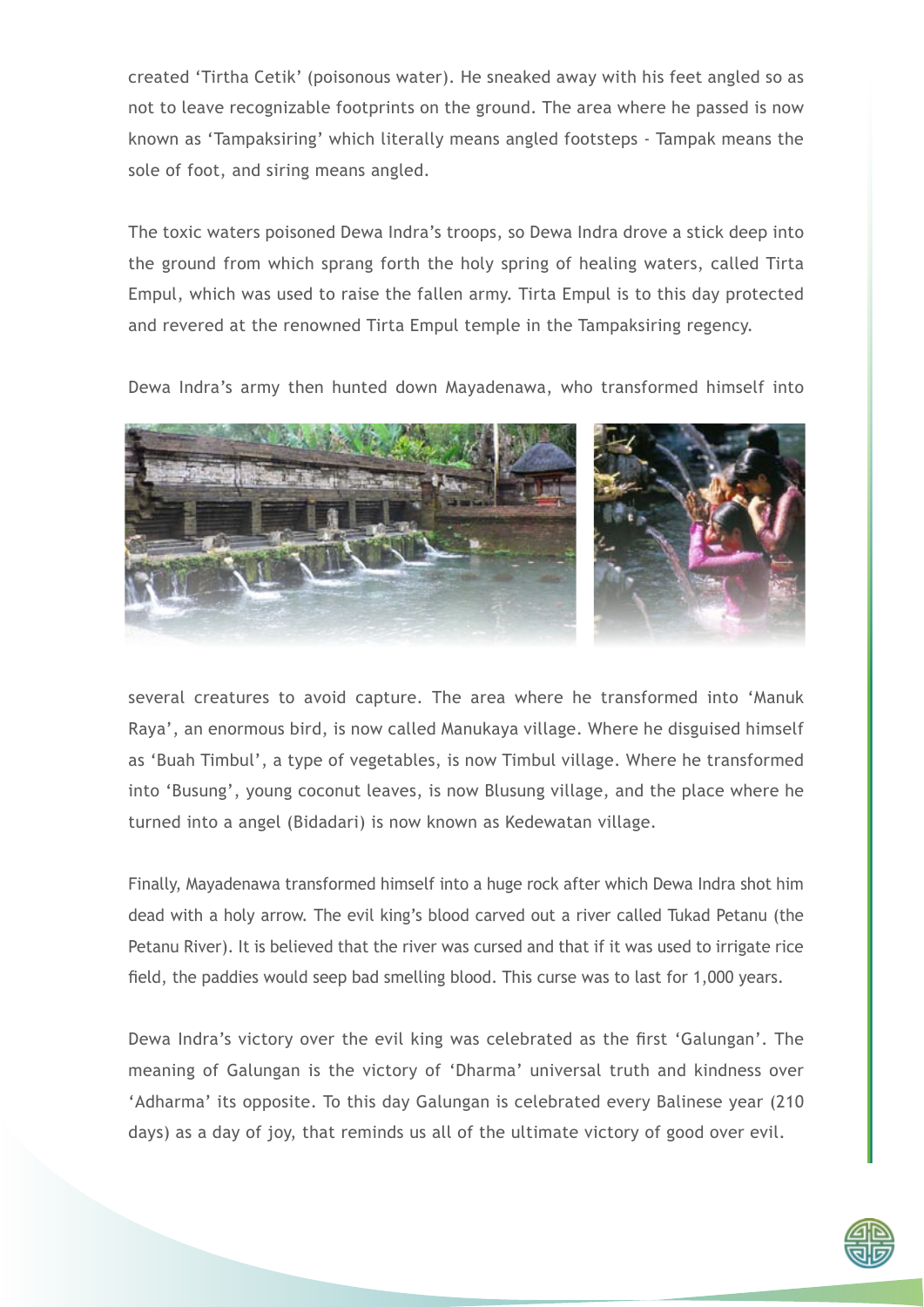A stone inscription near Tirta Empul

states that the sacred temple

was built by King Chandrabhayasingha in 962 AD

The thousand year curse has run its course, and today

•

the Petanu River flows on, bringing its nutrient rich waters

•

This sacred river is one of Bali's

most precious natural resources



Gunung Batur **Mountain** 

Tirta Empul Tampaksiring Gunung Agung Mountain

Taman Petanu Sustainable Neighborhood

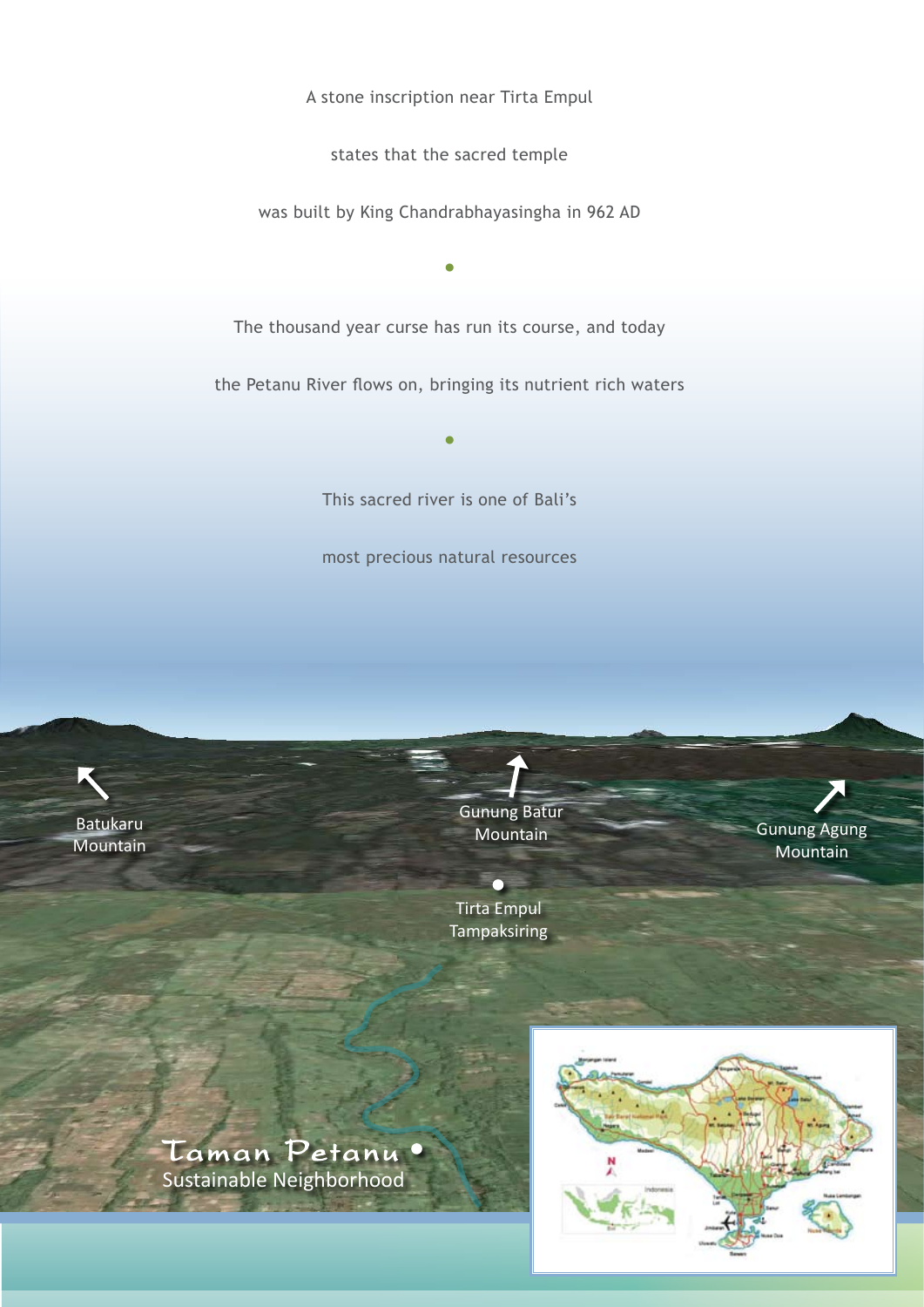## The Petanu River at Taman Petanu



## The Taman Petanu Sustainable Neighborhood

'Taman' means garden or park, and one of the core missions of the Taman Petanu Sustainable Neighbourhood group is to work together with the local community to revitalize the environment where is located, in lingkungan Subak Pengiyangan, Banjar Sumampan, Desa Pekraman Sumampan, Kemenuh, Sukawati, Gianyar, Bali on the banks of the Petanu River.

Within the neighborhood itself, locally applicable solutions for water purification and conservation, solid and liquid waste management, and sustainable energy supply are part of the core mission for the neighbourhood's development.

Planned outreach activities include supporting the development of community-based ecotourism initiatives, demonstrating and encouraging organic farming in the area, and dynamic environmental education activities with local school children.